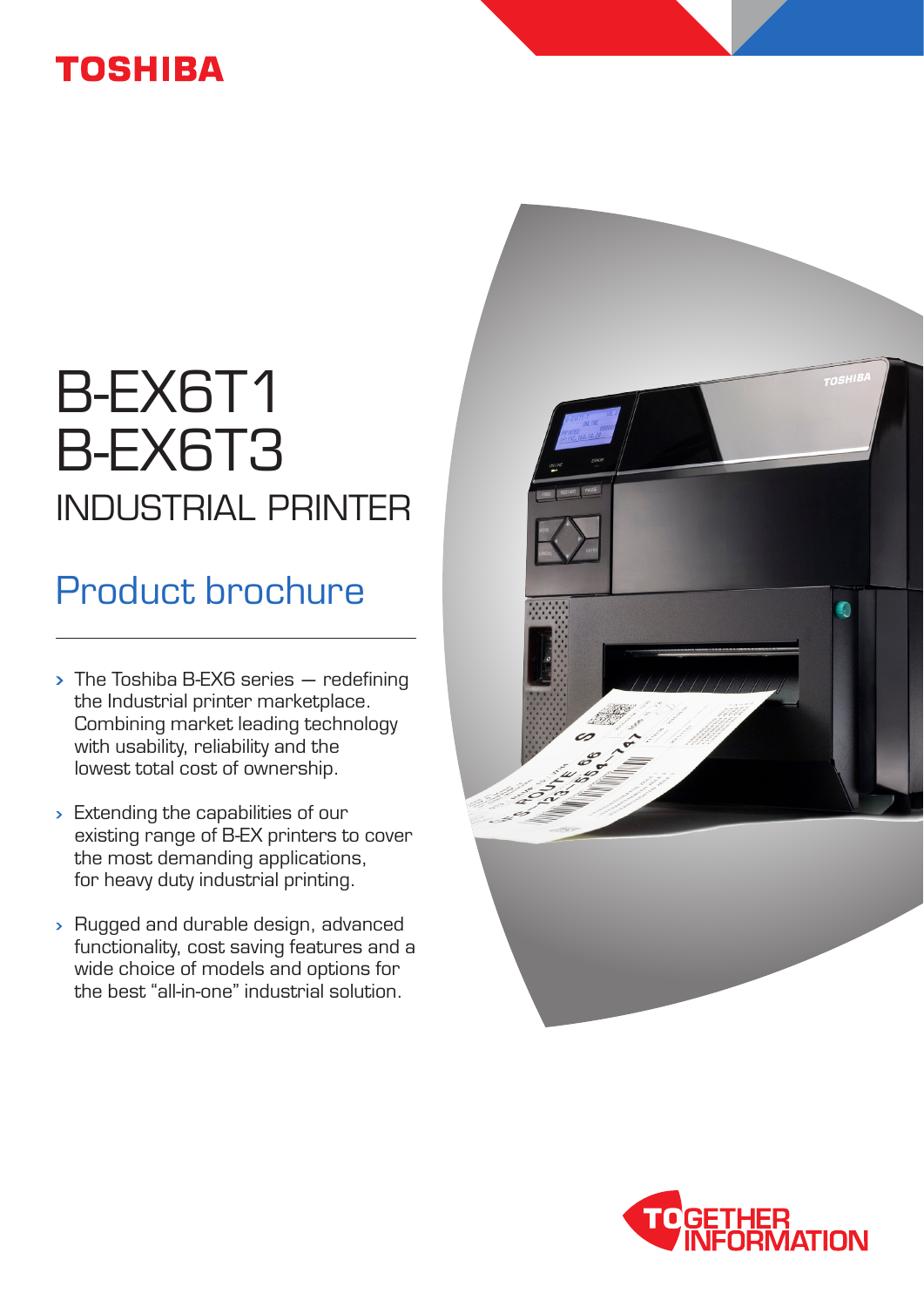### FLEXIBLE. DURABLE. RELIABLE.

### Cost of Ownership

Performance and functionality to meet the demands of the wide-web printing marketplace, designed with features and options to offer the lowest cost of ownership; including an extended long-life print head; Toshiba's unique ribbon save mode and an 800 m ribbon, to improve efficiencies and ultimately reduce costs over the life of the printer.

#### Flexible Design

The B-EX6 has been designed with the same durability and reliability as the B-EX4 range, with rugged and robust outer casing. But we have added more: a bi-cover to reduce footprint and opening space and essential operator usability, for ease of operation, reduced maintenance costs and minimal down-time.

#### Improve your efficiency

Supporting 6 inch media, with speeds of up to 12 inches per second, the B-EX6 range can handle the most demanding printing applications. In addition, high throughput is facilitated with advanced processing capabilities, increasing overall efficiency and productivity.

### Enhanced connectivity

For flexible connectivity options, USB and Ethernet come as standard on the B-EX6 series. The optional Bluetooth functionality allows for parameter settings directly from your smart phone or mobile device.

### Range of Models

A choice of models to suit any application, with 200 and 300 dpi variants for superior print quality and perfect readability of barcodes. Flat head and near edge head models enable easy replacement of legacy printer estates, and a wide range of media and options offer flexibility for any printing application.

### Improved productivity, lower cost of ownership.

#### **Applications**

The B-EX6 series combines the tried and trusted features and functionality of the current B-EX range.

Reliability and performance usually come at a cost but, with the B-EX series, premium capabilities come as standard, essentially lowering initial capital outlay and future-proofing your investment.

### > Industry

- Automotive, Chemical, Pharmaceutical, Textile, Electronics, Food & Beverages
- > Manufacturing
- Carton label, Rating label, Picking label, Parts label
- Government
	- Utilities
- > Retail Distribution
	- Multiple label (Price label, shelf tag)
- > Transport and Logistics
	- Shipping/Receiving label, Address label, Pallet label
- > Healthcare
- > Telecommunications

### Key Highlights

- Combining market leading technology with usability, reliability and the lowest total cost of ownership
- > High speed: high throughput
- Rugged, robust and durable, with easy operation

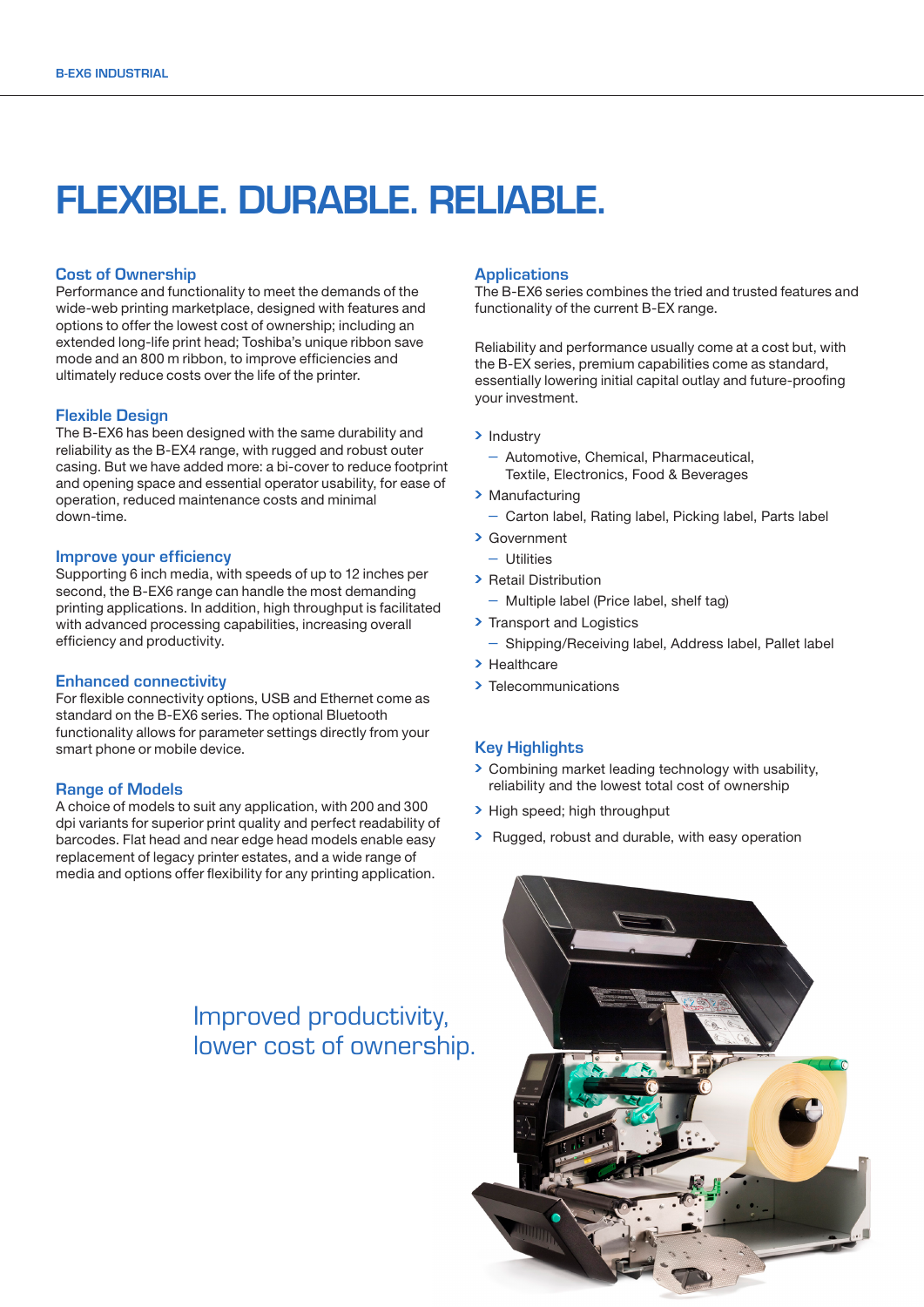## **SPECIFICATIONS**

### **General**

| <b>Print Method</b>                        | Direct thermal/Thermal transfer                                 |
|--------------------------------------------|-----------------------------------------------------------------|
| <b>Printhead</b>                           | T1: Near edge head<br>T3: Flat head                             |
| Dimensions (W x D x H)                     | $331 \times 460 \times 310$ mm                                  |
| Weight                                     | 20 kg                                                           |
| Memory                                     | 16 MB (FROM), 32 MB (SRAM)                                      |
| User interface                             | Graphic LCD, 2 x LED, 10 x key                                  |
| Operating Temperature /<br><b>Humidity</b> | 5°C to 40°C / 25-85% non-condensing<br>relative humidity (RH)   |
| Storage Temperature /<br><b>Humidity</b>   | -40°C to 60°C / 10-90% non-condensing<br>relative humidity (RH) |
| Power supply                               | AC 100 to 240V, 50/60 Hz                                        |

### Print

| <b>Resolution</b>          | 203/305 dpi (8/12 dots/mm)                                                                                                                                                         |
|----------------------------|------------------------------------------------------------------------------------------------------------------------------------------------------------------------------------|
| Sensor                     | Relective, Transmissible                                                                                                                                                           |
| <b>Maximum Print Speed</b> | 76/127/203/254/305 mm/second (3/5/8/10/12 ips)                                                                                                                                     |
| <b>Maximum Print Width</b> | 160 mm                                                                                                                                                                             |
| <b>Print Length</b>        | Batch: 8-1,498 mm<br>Cut: 20.4-1,494 mm<br>Peel-off: 23.4-254 mm                                                                                                                   |
| <b>Barcodes</b>            | EAN8, EAN13, JAN8, JAN12, UPC-A, UPC-E,<br>NW-7, CODE 39, Code 93, ITF, MSI, Code 128,<br>EAN 128, Industrial, 2 of 5, Customer Barcode,<br>POSTNET, RM4SCC, KIX CODE, GS1 DataBar |
| 2D Codes                   | Data Matrix, PDF 417, Maxicode, QR Code,<br>Micro PDF 417, CP Code                                                                                                                 |
| Fonts                      | Bitmap font, Outline font, Price font, TTF, OFT,<br>Writable characters, Optional True Type                                                                                        |

### **Media**

| Alignment                  | Centre                                                                                                     |
|----------------------------|------------------------------------------------------------------------------------------------------------|
| <b>Backing Paper Width</b> | 50-165 mm                                                                                                  |
| <b>Label Thickness</b>     | $0.13 - 0.17$ mm                                                                                           |
| <b>Tag Thickness</b>       | $0.08 - 0.25$ mm                                                                                           |
| Inner Media Core Diameter  | 40-76.2 mm                                                                                                 |
| Outer media Roll Diameter  | max. 203 mm                                                                                                |
| <b>Media Type</b>          | Vellum paper and labels, Matt coated paper,<br>Glossy coated paper, Synthetic film, PET film,<br>Polyimide |
| <b>Media Format</b>        | Roll, Fanfold                                                                                              |

### Software & Connectivity

| <b>Emulation</b>      | ZPL II                                                                                                                                              |
|-----------------------|-----------------------------------------------------------------------------------------------------------------------------------------------------|
| <b>Printer Driver</b> | Windows 10/8/7/Vista (32/64 bit),<br>Windows Server 2012/Server 2008 (32/64 bit)                                                                    |
| Interface             | USB 2.0, LAN 10/100 Base, IPv6, USB Host/RTC,<br>RS232 <sup>1)</sup> , Centronics <sup>1)</sup> , Wireless LAN <sup>1)</sup> , EX I/O <sup>1)</sup> |
| Language Mode         | TPCL, BCI (function)                                                                                                                                |
| <b>Label Software</b> | BarTender UltraLite                                                                                                                                 |
|                       |                                                                                                                                                     |

### **Options**

Disc cutter, Peel-off module, RS232, Centronics, Wireless LAN, EX I/O, RFID2)

<sup>1)</sup> Optional<br><sup>2)</sup> For T1 model only



### Ribbon

| <b>Ribbon Width</b>           | n |
|-------------------------------|---|
| <b>Ribbon Core Size</b>       | 2 |
| <b>Standard Ribbon Length</b> | 6 |
| <b>Max. Ribbon Diameter</b>   | g |

### nax. 170 mm 25.4 mm (1 inch)  $500 \text{ m}$ a<br>Pomm

### Connect. Integrate. Simplify.

Technology for every workspace, delivering advanced functionality, ease of use and peace of mind.